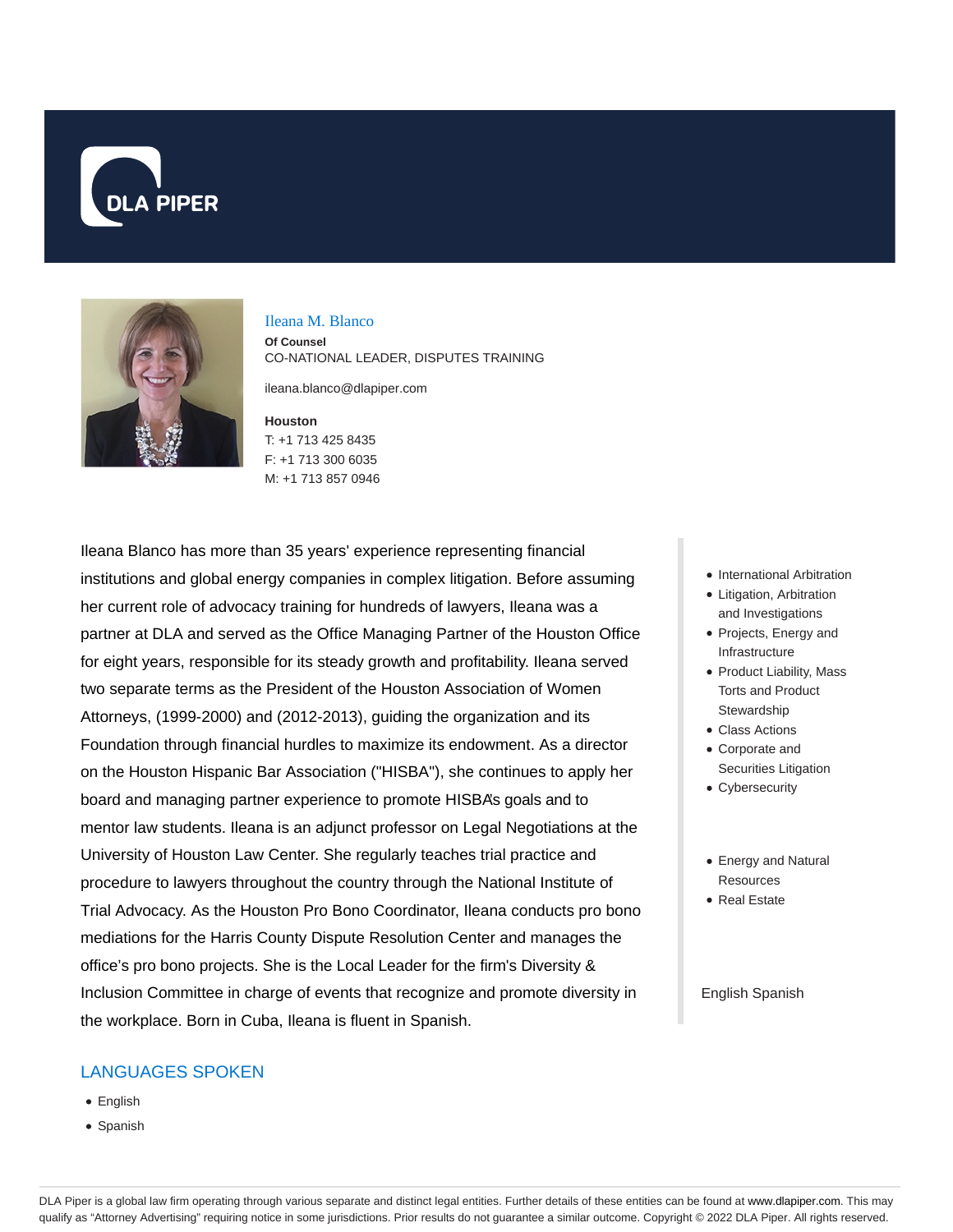### REPRESENTATIVE MATTERS

#### ENERGY COMPANY CASES

- Javier Alvarez del Castillo, et al. v. P.M.I. Holdings North America, Inc., et al.; Civil Action No. 4:14-cv-03435; United States District Court for the Southern District of Texas, Houston Division
- Pemex Exploración y Producción v. BASF Corporation, et al., No. 4:10-cv-01977; United States District Court for the Southern District of Texas, Houston Division
- Petrobras America Inc. et al. v. Vicinay Cadenas, S.A.; United States District Court for the Southern District of Texas, Houston Division
- Laguna Tubular Products Corporation and LTP Real Estate, LLC f/k/a LTP Real Estate, Inc. v. O.C.T.G., L.L.P. and Sojourn Partners, L.L.C.; Cause No. 2013-44749; In the 190th Judicial District Court, Harris County, Texas
- Fairways Offshore Exploration, Inc. v. Patterson Services, Inc. and Cudd Pressure Control, Inc.; No. 2007-59388; 215th Judicial District Court, Harris County, Texas
- New Jersey Department of Environmental Protection and The Administrator of the New Jersey Spill Compensation Fund v. Occidental Chemical Corporation, Tierra Solutions, Inc., Maxus Energy Corporation, Repsol YPF, S.A., YPF, S.A., YPF Holdings, Inc. and CLH Holdings; No. L-009868 05; Superior Court of New Jersey, Law Division, Essex County

# FINANCIAL INSTITUTIONS CASES

- Prosperity Bank v. ETS Oilfield Services, L.P., ETS Services Management, L.L.C., and Devin Nevilles v. Roy E. Aguilar; No. 2017-DCV-5030-B; 117th Judicial District Court, Nueces County, Texas
- David & Sharae Pettit, et al. v. Texas Capital Bank, N.A., et al.; No. 2015-13583; 281st Judicial District Court, Harris County, Texas
- Patrick Finn and Lighthouse Management Group, Inc., as Receiver for First United Funding, LLC and Corey N. Johnston v. Alliant Bank, et al., No. 19HA-CV-11-2212; First Judicial District Court, Dakota County, Minnesota
- FH Partners, L.L.C. v. Superior Funding, Inc., Wave Tec Pools, Inc., Nations Pool Supply, Inc., Jason B. Herring, and Kimberly McCormick a/k/a Kimberly A. Herring, No. D-1-GN-07-003455; 53rd Judicial District Court, Travis County, Texas
- Superior Funding, Inc., Wave Tec Pools, Inc., and Nations Pool Supply, Inc. v. Prosperity Bank, et al., No. D-1-GN-07-00366; 98th Judicial District Court, Travis County, Texas

### ARBITRATIONS

- Successfully represented an international cement manufacturer in AAA arbitration involving a construction dispute arising from the modernization and expansion of an existing facility
- Successfully represented two global EPC contractors in a confidential US\$120+ million arbitration against the owner resulting from delays to the project and increased project costs

### CREDENTIALS

### Admissions

Texas

# **Recognitions**

She has been named a Texas Super Lawyer every year since this recognition was introduced and named by Texas Monthly to its list of Top Attorneys in 2012. Martindale-Hubbell rates her AV, its highest available ranking. In 2003 she was a recipient of the Women on the Move award.

• The Legal 500 United States 2015 - Recommended, Energy: Litigation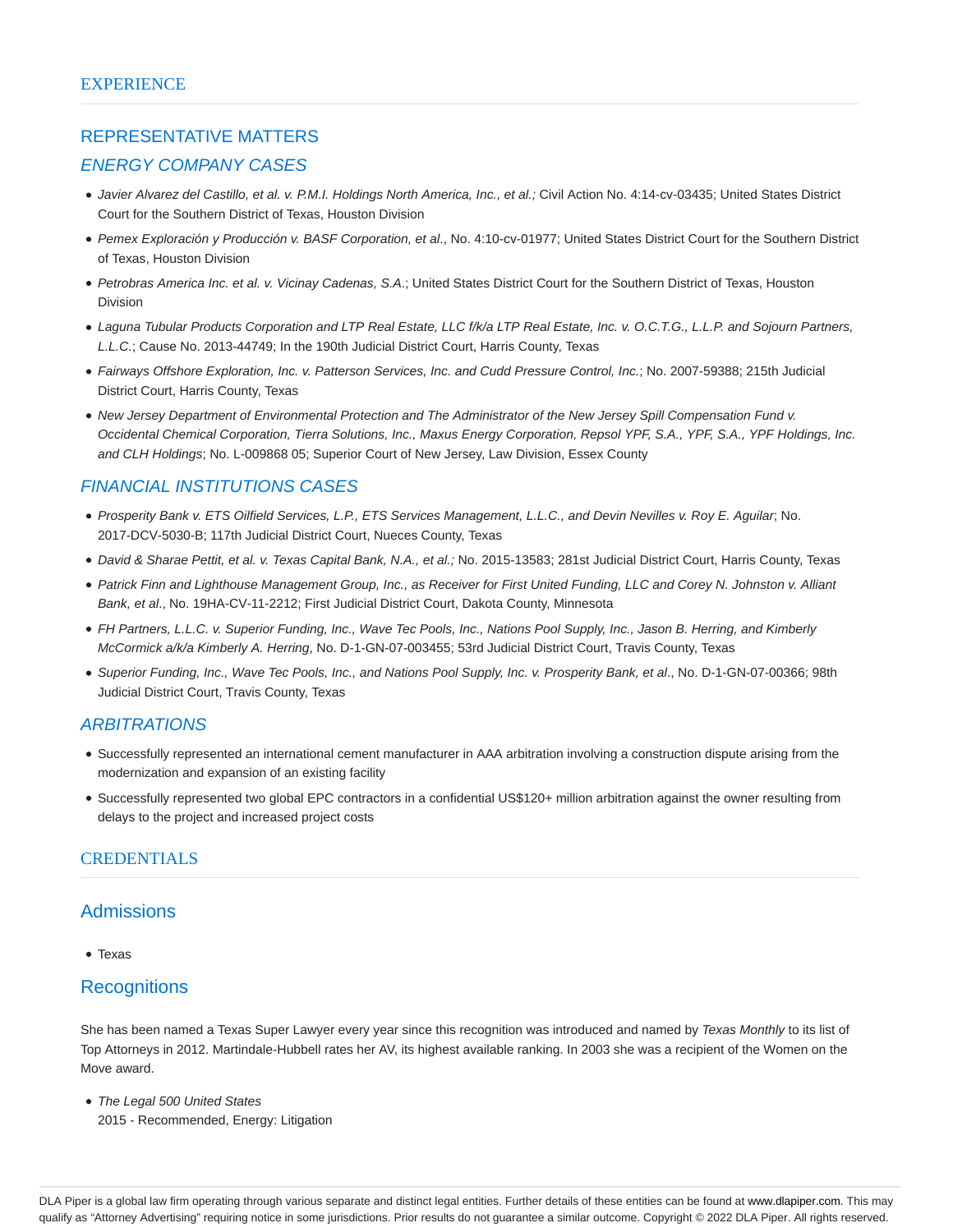• The Legal 500 Latin America 2018 - Recommended, International Arbitration 2015-17 - Recommended, International Arbitration

# **Education**

- J.D., Georgetown University Law Center 1984 cum laude
- B.A., University of Miami 1981 summa cum laude

# **Courts**

- Supreme Court of the United States
- United States Court of Appeals for the Fifth Circuit
- United States District Court for the Eastern District of Texas
- United States District Court for the Northern District of Texas
- United States District Court for the Southern District of Texas
- United States District Court for the Western District of Texas

# **Memberships**

- American Board of Trial Advocates ("ABOTA")
- State Bar of Texas
- Texas Bar Foundation, Life Fellow
- Houston Bar Association
- Houston Bar Foundation, Sustaining Life Fellow
- Association of Women Attorneys, President, 1999-2000 and 2011-2012

### **INSIGHTS**

# **Events**

- National Institute for Trial Advocacy (NITA) Course Instructor for Deposition Skills: Online, February 16-18, 2022
- American Bar Association TIPS/ABOTA Trial Academy Instructor, September 18-23, 2021
- National Institute for Trial Advocacy (NITA) Course Instructor for Building Trial Skills Online: Module 2-Exhibits and Impeachment, August 13, 2021
- National Institute for Trial Advocacy (NITA) Course Instructor for Deposition Skills: Houston, Thurgood Marshall School of Law, July 22-23, 2021
- National Institute for Trial Advocacy (NITA) Course Instructor for Center of Arkansas Legal Services Trial Skills, May 18-19, 2021
- University of Houston Bilingual Dispute Resolution Competition Judge, April 7-8, 2021
- DLA Piper Trial Practice Conservatory Webinar: Opening Statement Pointers, October 27, 2020
- Judge for Semifinal and Championship Rounds of the University of Houston Law Center National Mediator Competition, October 2020
- DLA Litigation Practice Group Training: "Oral Advocacy Best Practices" webinar, May 6, 2020
- National Institute for Trial Advocacy (NITA) Course Instructor for Deposition Skills: Online, April 3-5, 2020
- "Legal Ethics & Professional Responsibility and Trial Advocacy," Trainer for Nepal Bar Association International Training for Women Lawyers, November 17-22, 2019